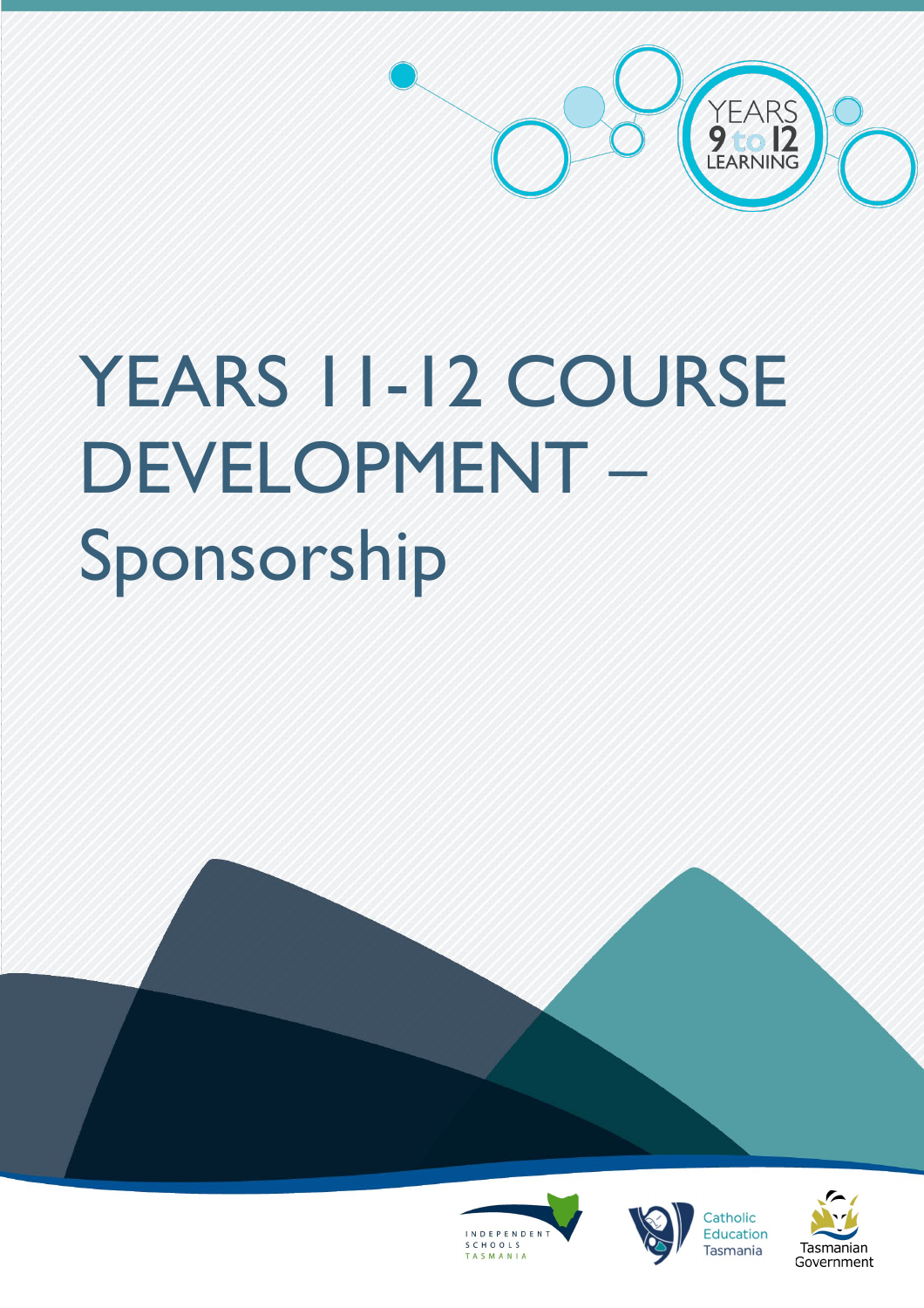# <span id="page-1-0"></span>**TABLE OF CONTENTS**

### Contents

| 1.2 |  |  |
|-----|--|--|
| 1.3 |  |  |
| .4  |  |  |
| -5  |  |  |
| .6  |  |  |
|     |  |  |
| -8  |  |  |
|     |  |  |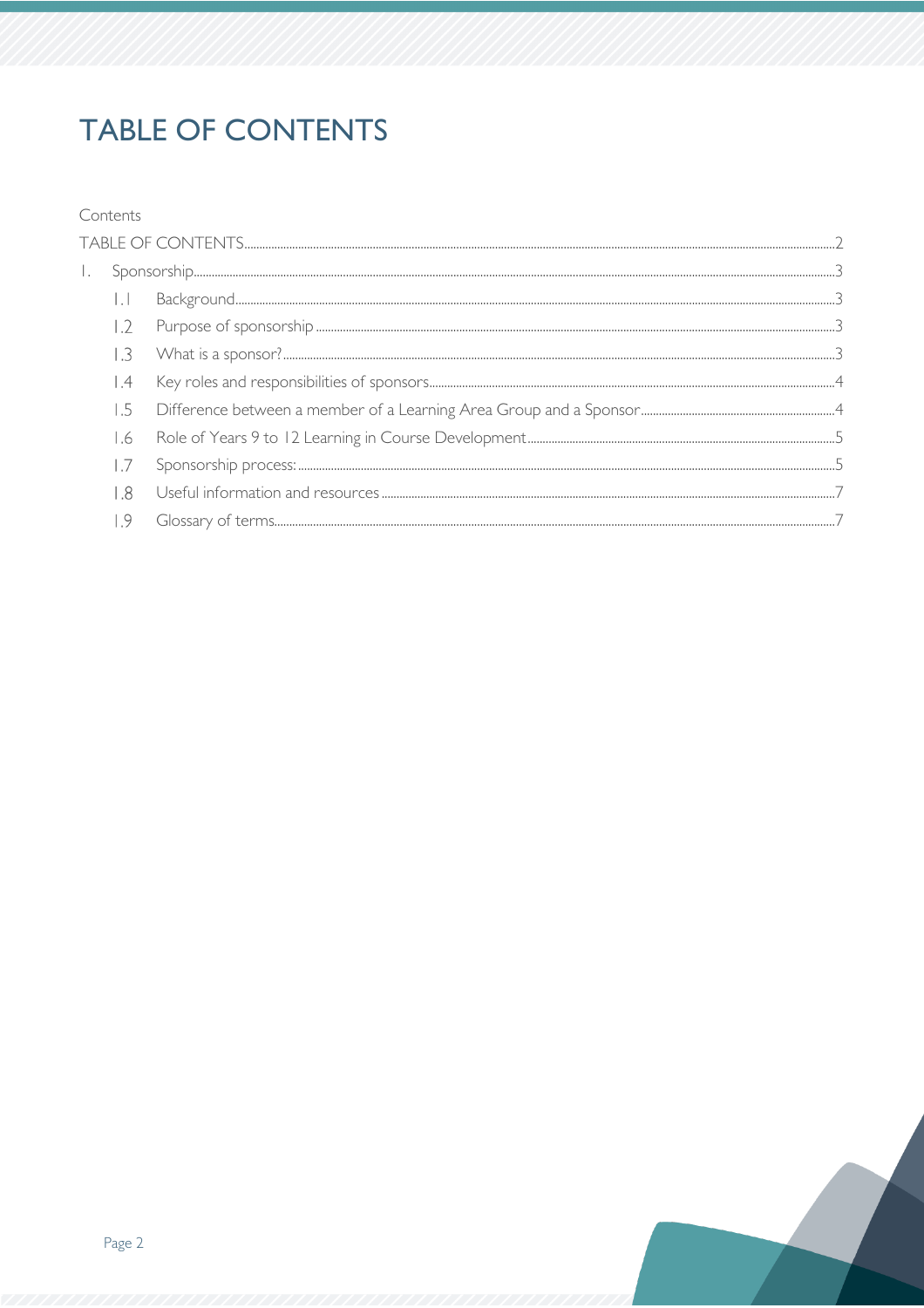# <span id="page-2-0"></span>1. Sponsorship

# <span id="page-2-1"></span>Background

The TASC [Senior Secondary Accreditation Framework](https://www.tasc.tas.gov.au/wp-content/uploads/2019/10/TASC-Senior-Secondary-Accreditation-Framework.pdf) requires that all courses must identify a sponsor/driver as part of the accreditation requirements. Years 9 to 12 Learning aim to identify sponsor(s) for all courses under development, with an emphasis on ensuring new courses have sponsors.

#### <span id="page-2-2"></span> $\overline{1.2}$ Purpose of sponsorship

The purpose of sponsorship is to:

- ensure and demonstrate the viability and relevance of proposed courses; and
- provide opportunities for schools and industry partners to engage directly in the course development and implementation process.

#### <span id="page-2-3"></span> $\overline{\phantom{0}}$ .3 What is a sponsor?

In the context of Years 9 to 12 Learning course development, sponsorship types have been identified as:

- School-based sponsorship
- Non School-based sponsorship (course development partners)

#### School-based sponsorship:

- The school(s) is the course sponsor, rather than any individual
- Each sponsorship arrangement is made between the Assistant Director Years 9 to 12 Learning and the school principal(s)
- A letter of agreement will be required

#### Non School-based sponsorship (course development partners):

- The organisation is the course partner rather than any individual
- Each sponsorship arrangement is made between Years 9 to 12 Learning and the organisation
- A letter of agreement will be required
- The partnership is not a commercial arrangement
- The partnership is with Years 9 to 12 Learning and is for the purpose and duration of the course development and implementation
- Each partnership is an agreement between Years 9 to 12 Learning and the principal/manager/leader of the partner organisation(s)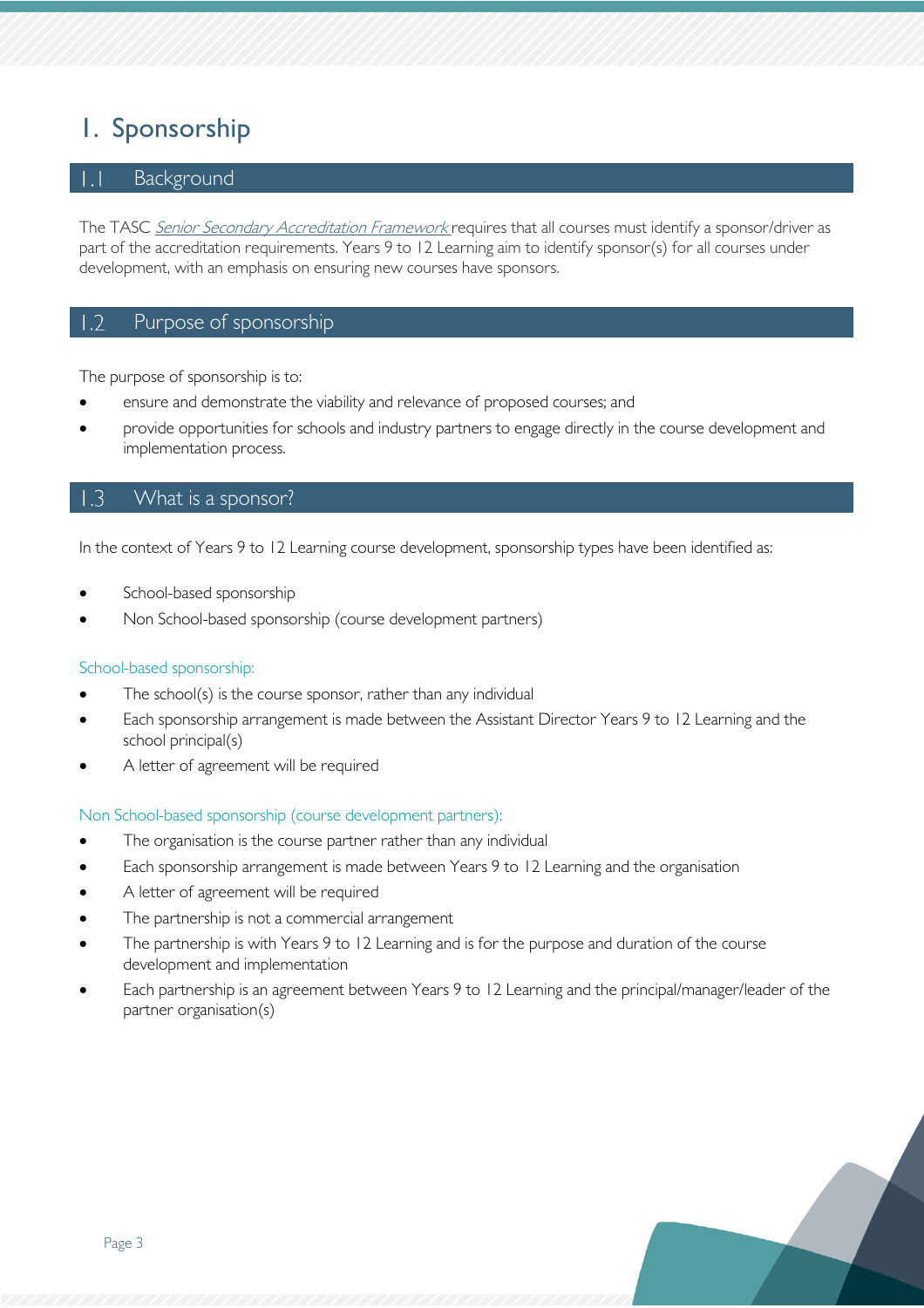#### <span id="page-3-0"></span> $\vert .4$ Key roles and responsibilities of sponsors

The role of the sponsor is to provide advice relating to development, implementation and support of the Tasmanian Assessment Standards and Certification (TASC) Accredited course(s).

During the course development process sponsors will be invited to:

• provide advice to Curriculum Leader(s) on the key directions and changes to the course under consideration/development within a mutually agreeable form and timeframe. This may include seeking feedback on the proposed course from the student cohort of the school.

#### School-based sponsorship:

- Supports the development of a course through the provision of feedback and expertise
- Facilitates student voice feedback from their own school
- Commits to including the course on their scope for delivery (subject to student numbers) in its first year
- Supports a course in its first year through:
	- o participating in Communities of Practice
	- o contributing to the development and delivery of Professional Learning
	- o contributing to the moderation process by providing a Moderation Leader
	- o contributing to the review of the course at the end of the first year of implementation
- Shares Scope and Sequence and resources developed during the first year of implementation

### Non School-based sponsorship (course development partners):

- Course Partners will support the development and implementation of a course through the provision of feedback, expertise and/or additional support such as access to specialist resources.
- May additionally support a course in its first year through:
	- o participating in Communities of Practice
	- o contributing to the development and delivery of Professional Learning
	- o contributing to the review of the course at the end of the first year of implementation.

In the context of a major review/development sponsors may be asked about the adherence of the proposed course to the curriculum principles, standards, assessment principles and specified course accreditation requirements.

Sponsors may also provide comments on the accuracy, clarity and coherence of the content of the proposed course.

#### Note:

Courses must be developed to meet the needs of a range of students throughout the state, whilst being mindful of the needs of the sponsor school cohort.

#### <span id="page-3-1"></span> $1.5$ Difference between a member of a Learning Area Group and a Sponsor

Sponsors will extend, question thinking and offer alternatives to support the work of Curriculum Leaders (CL) in the course development process.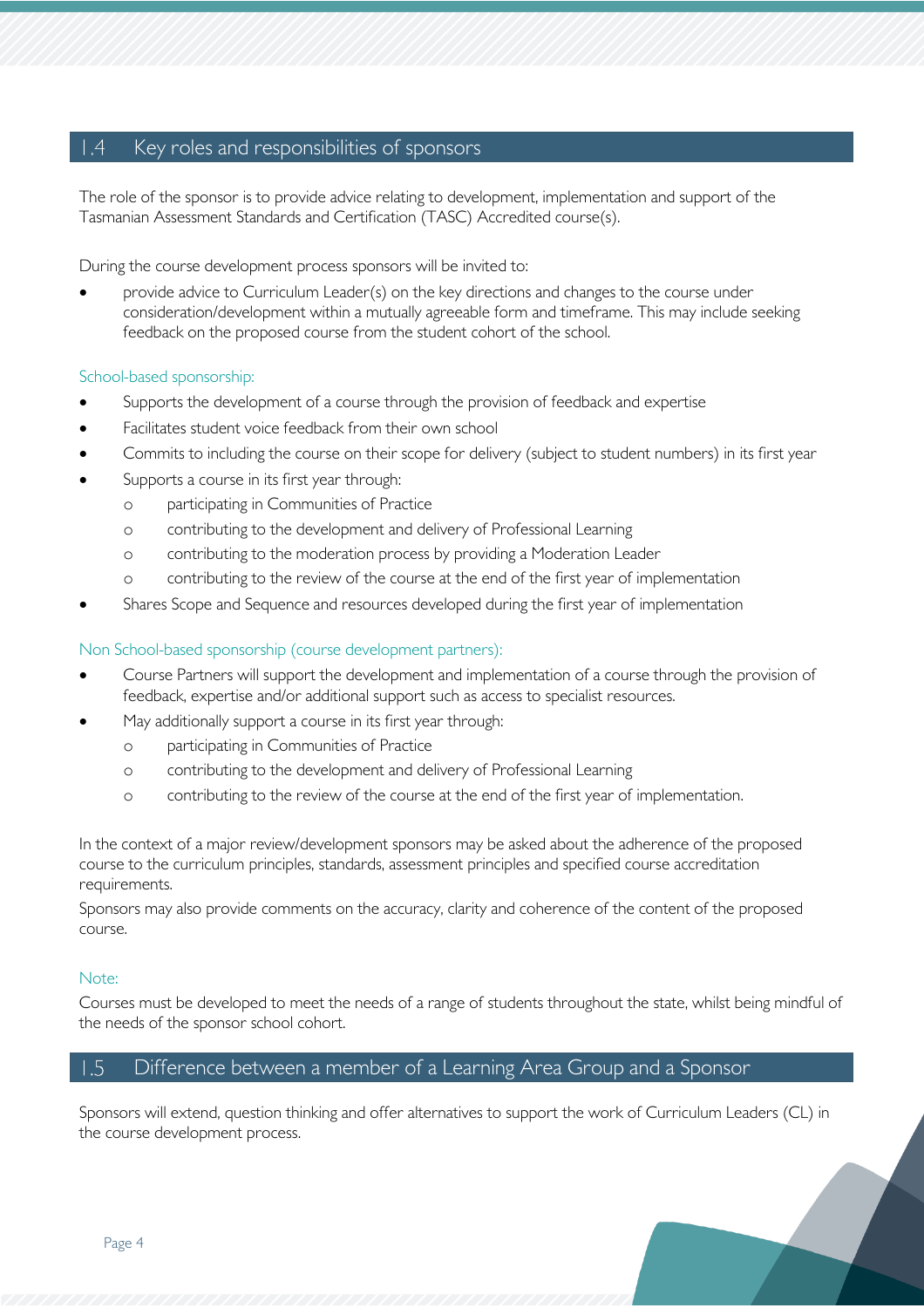A sponsor has no specific involvement with the Learning Area Group and is not required to provide any formal written reports.

In terms of the course development process the role of the LAG is overarching and supports the CL to ratify decisions at key points throughout the development cycle of a course.

Both groups provide support through the course development process to ensure that the course developed is robust and of high quality.

#### <span id="page-4-0"></span> $1.6$ Role of Years 9 to 12 Learning in Course Development

The role of Years 9 to 12 Learning is to:

- develop, implement and review curriculum and planned programs of learning, informed by the Years 9 to 12 Curriculum Framework and Vision for Vocational Learning and VET
- develop and implement Professional Learning that builds workforce capacity across Vocational Learning\*, Curriculum, Assessment, Teaching and Learning in Years 9 to 12
- develop and support provision of systems and resources that build workforce capacity across Vocational Learning, Curriculum, Assessment and Teaching and Learning, in Years 9 to 12, through:
	- o being at the forefront of contemporary state and national policy across Vocational Learning, Curriculum, Assessment and Teaching and Learning in Years 9 to 12
	- o communication and provision of authoritative information, advice and guidance across Vocational Learning, Curriculum, Assessment, Teaching and Learning in Years 9 to 12
	- o development of relationships and collaborative processes which champion all pathways equally in Years 9 to 12.

\*Vocational Learning encompasses VET, Career Education, Work-based Learning and Apprenticeships/Traineeships (inc. school-based).

# <span id="page-4-1"></span>Sponsorship process:

Years 9 to 12 Sponsors are required for each new TASC course proposed to be developed. Expressions of Interest will be sought from school, and non school based sponsors such as representatives from TasTAFE, University of Tasmania and industry.

Sponsors, where possible, will reflect a diversity of sector, region and organisation type, to be considered within each course and tranche.

There may be up to three School-based sponsors for a course and up to two Non School-based sponsors.

## Expressions of Interest process and selection criteria:

Years 9 to 12 Learning will seek expressions of interest for Years 9 to 12 Learning Course Sponsorship through publication on the Years 11 and 12 website and associated communications.

#### Process:

- EOIs collected and reviewed by Years 9 to 12 Learning
- Each EOI will be reviewed on the evidence provided against the selection criteria
- For school-based sponsor EOIs: a set of recommendations will be submitted to the LTA for endorsement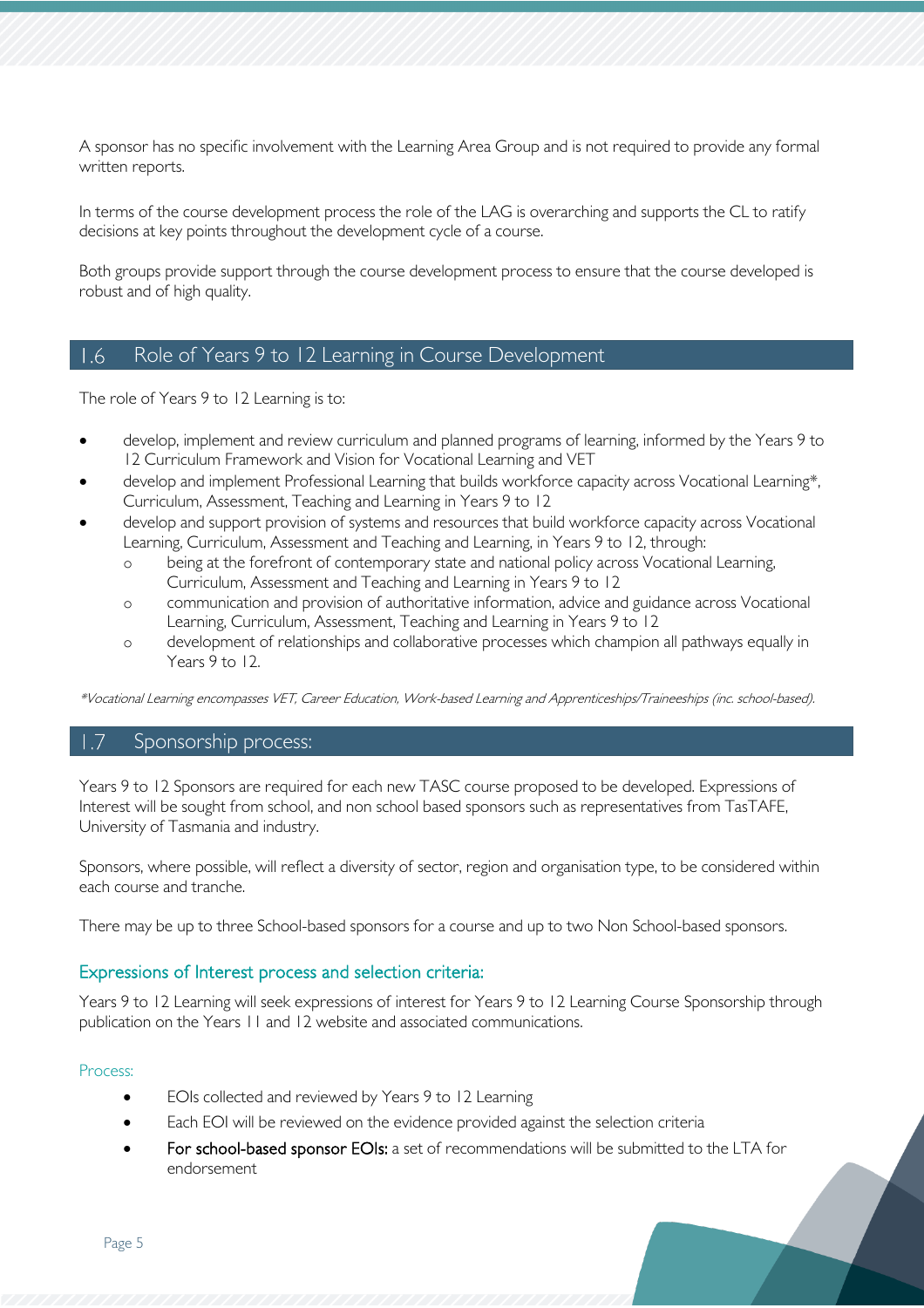- For non school-based sponsor EOIs: a set of recommendations will be submitted to the Curriculum, Assessment and Teaching Working Group for endorsement
- If approved/endorsed, sponsors will be advised via formal letter of agreement
- All unsuccessful sponsors will be advised of the outcome at the same time as endorsed sponsors

#### Selection Criteria:

#### School Based:

- High-level knowledge and interest in the relevant course area(s) to support development of the course through the provision of feedback and expertise
- Commitment to deliver the course(s) to students in the first year of implementation
- Commitment to facilitate student voice and feedback about the course in development
- Commitment to participate in Communities of Practice, Professional Learning and the provision of a Moderation leader
- Commitment to develop and share Scope and Sequence and other associated course resources

#### Non-school based:

- High-level knowledge and expertise in the relevant learning area in post-year12 education and/or relevant expertise/background in related industry
- Commitment to support the development and implementation of a course through the provision of feedback and expertise and/or access to resources

# Timeframe

Sponsorship will run for the length of the course development and implementation cycle unless:

a change of circumstances occurs such that the sponsor is no longer able or required to fulfil their role and this impacts on course development.

If it is identified that additional sponsors are required, Years 9 to 12 Learning will advertise by calling for Expressions of Interest.

# Ways of working and confidentiality

The role of a sponsor is constructive and collaborative where the way of working is inclusive and is developed though respectful, professional relationships and reflective practice.

Sponsors agree that their representatives will:

- maintain confidentiality in regard to identified sensitive discussions
- work in line with the DoE Code of Conduct
- consult with relevant personnel within their organisation where appropriate and required
- participate fully in the process, reading relevant papers and documentation, providing constructive and timely advice and attending meetings where possible
- abide by DoE Conflict of Interest Procedures
- advise the Curriculum Leader of their planned absence from the course development process for a period of time
- meet as required in person, via video conference, or collaborate via cloud technology, and via email.